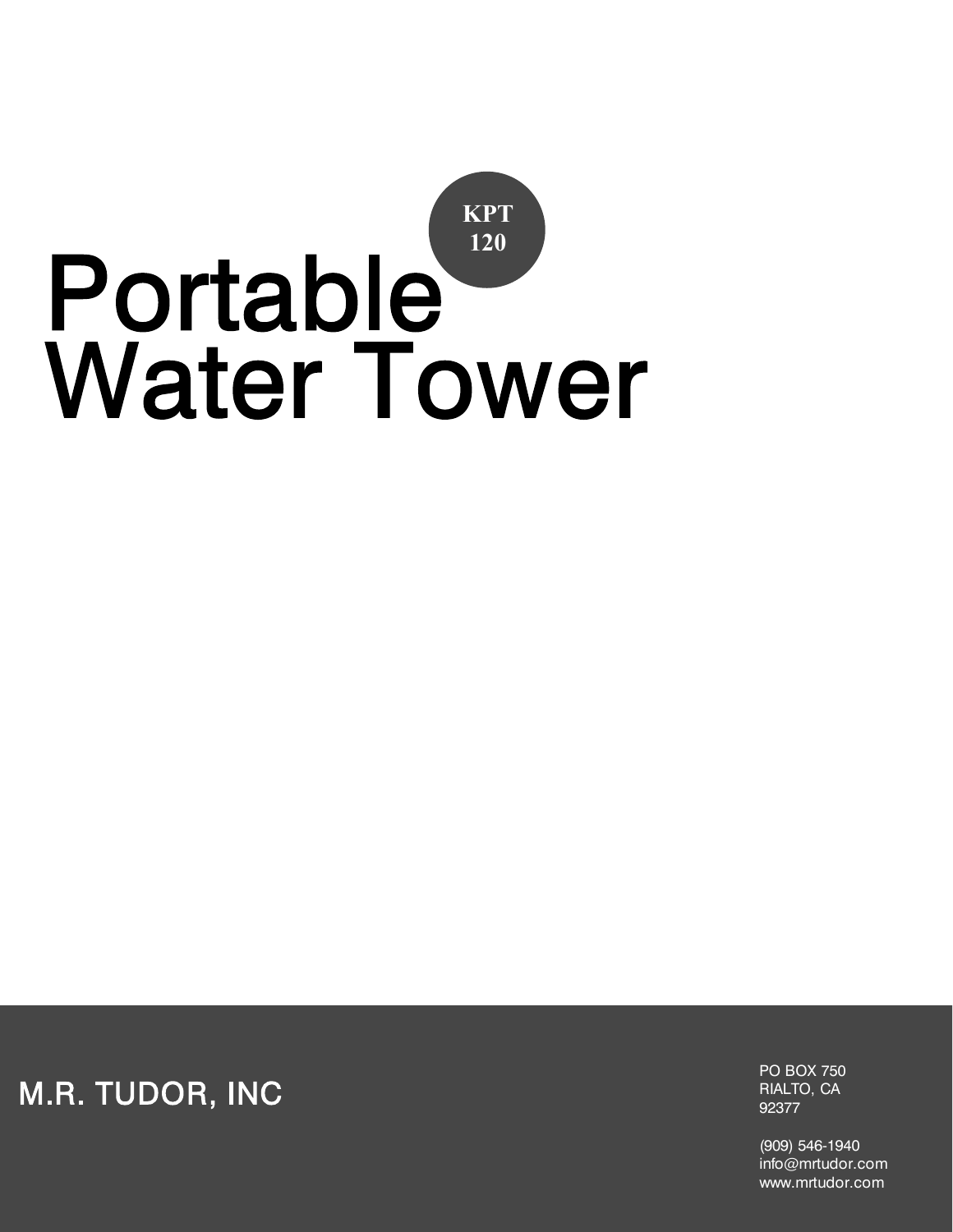

The Klein Porto-Tower model KPT 120 delivers fast, low cost water recovery to water distributing equipment. The KPT is completely self-contained and portable. Highway legal, the KPT can be towed in the travel position as a conventional trailer.

The structurally engineered, extra heavy duty frame designed for the severe conditions of heavy construction eliminates "Frame Bending" and ensures a stable foundation and superior weight distribution.

The state-of-the-art hydraulic system to raise and lower tank assembly is heavy-duty in design, easy to maintain and extremely easy to operate. Two lever control land two cylinders operate all tower functions. One man can easily erect the KPT in less than 10 minutes.

The KPT is engineered for quick, safe, trouble free water storage and discharge. This unique piece of equipment will dramatically increase productivity

## **Specifications**

Capacity: 12,000 Gallons (U.S.) **Foundation Size Required:** 10' x 28' **Inlet Size:** 4" Discharge Size: 10" Discharge Rate: 3,000 GPM Weight: 18,000 Overall Length: 39' 10"

Overall Width:  $\mathsf{R}^3$ 

**Operating Height:** 21' 8"

Towing Height: 13' 3"

Ground Clearance: 12'

End of tank to end of platform:  $6'$  11'

End of frame to end of platform: 12' 6"

## **Standard Equipment**

- Large capacity tank assembly
- Tank assembly constructed with A36 heavy prime steel plate
- Tank assembly utilizes flanged tank bulkheads
- All tank seams welded 100% inside and out
- Extra heavy-duty, welded structural steel frame
- Heavy duty towing platform with kingpin hitch
- Heavy duty large capacity axles with dual tires and wheels
- High quality tubeless 11.00-22.5 tires
- Steel, 10 hold Budd type wheels
- Steel fenders, formed and welded with anti-sail mud flaps
- $20 \times 8$  air brakes. Standard glad-hand connectors
- Legal trailer lighting as required by federal law. Standard 7 pin connector
- Reflective conspicuity tape as required by federal law
- Hydraulic erected and lowered tank assembly
- Heavy duty hydraulic cylinders with chrome plated rods deigned for severe operating conditions
- Portable gas engine driven hydraulic pump installed with quick connectors
- Steel, lockable anti-theft enclosure for hydraulic power pack
- 10 in discharge (3,000 GPM) downspout with quick opening and quick closing valve
- Heavy duty poly vinyl downspout sock
- 4 in tank mounted fill pipe with automatic float control shut-off valve
- Exterior of entire unit painted with high quality enamel. One color of customer choice